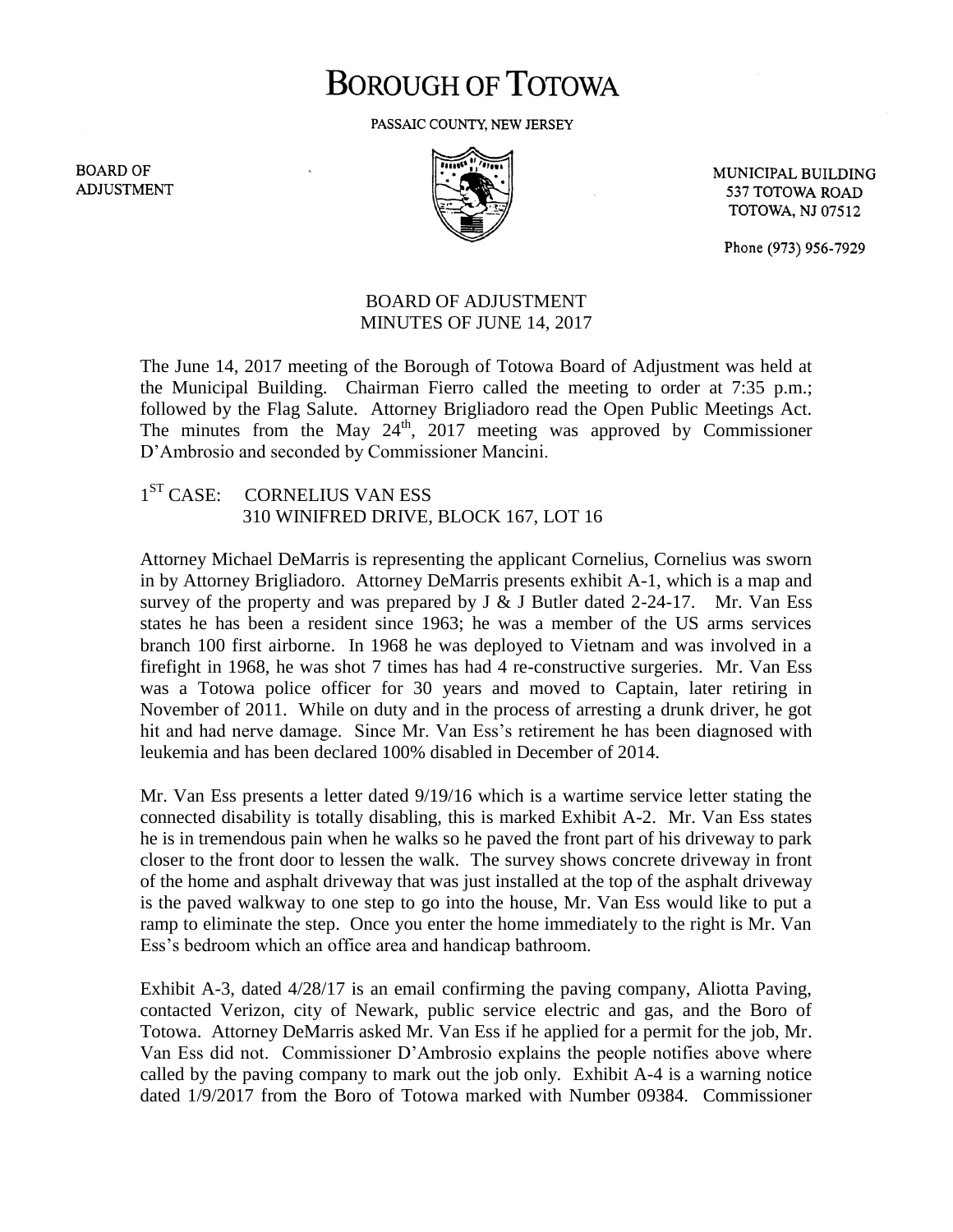D'Ambrosio asked how many cars can be parked in the new driveway; Mr. Van Ess says 2 to 3. The 2 car garage is not being used and is blocked off, there is two steps from the driveway to enter the home where as the front has only one. Attorney Brigliadoro asked why the garage is sealed up. Mr. Van Ess states he made more area for himself and the VA gave home money to put in a handicap bathroom. Commissioner Nash asked the applicant if he got permits to seal up the garage. Mr. Vane Ess thought it was ok and the VA pamphlet says he does not need permits. Attorney Brigliadoro asked Mr. Van Ess if he called the town to find out if it was ok, Mr. Van Ess did not.

Engineer Murphy's report; dated 4/12/2017 B-1 refers to the google map picture from 2013 of the applicant's home. Commissioner D'Ambrosio states for the record there were no permits taken out and the driveway was never inspected, the applicant agrees. Attorney Brigliadoro asked the applicant about the two car garage in the google map if both were sealed up, Mr. Van Ess states they are both sealed. Commissioner Patten refers to the letter the VA sent says in 2011 he received disability or was it 1994 because our papers show 2014. Commissioner Patten stated the dimensions of the new driveway are not noted on the survey. Attorney DeMarris states the expert will verify. Commissioner Patten says the survey company should have supplied the dimensions. Attorney Brigliadoro has in his file and email dated February 20, 2017 with the driveway measurements from Aliotta paving company that is marked Exhibit A-5.

Vice Chairman Krautheim asked the applicant if he is still driving and if he put in the driveway without a permit and paved why he didn't put a ramp in. Mr. Van Ess is still driving and he did not put the ramp in because he had a lot of personal problems at the time. Attorney Brigliadoro spoke before the meeting with Engineer Murphy and the construction code official and the Board does not need to rule on the ramp, the applicant needs to go to the construction code official's office to apply.

Professional Planner, Mia Petrou was sworn in by Attorney Brigliadoro and is considered and expert in her field by the Board. Ms. Petrou presents A-6 which is an Arial photo dated June 14, 2017 and Exhibit A-7 a two page photo exhibit. The property is located on a wedge shape parcel-100 linear fee to the front goes to 4 linear in the back. It is a 7000 square foot property in an R-7 zone and is a single family residential. Ms. Petrou states adding paved area the impervious area can be affected, 1026 square feet of 14.6% of the 7000 square feet is 22.3% of impervious where 25% is accepted. Section 4-C restricts parking spaced from being located within the 25 foot front yard setback. Section C-9 driveways have to provide direct access to a garage or an approved parking area. The C-1 variance personal hardship and the C-2 variance benefits of granting improve public safety.

Commissioner Patten asked Ms. Petrou the dimensions of the driveway, Ms. Petrou states 540 square feet according to the survey. Commissioner Patten also would like to know how many people are living in the home that you would need so many parking spaces. Mr. Van Ess did not do it for that, he did it for himself personally. Attorney Brigliadoro states the two cars in front of the driveway there is a slate walk. Commissioner D'Ambrosio would like to know if the new driveway can hold 4 cars, Ms. Petrou states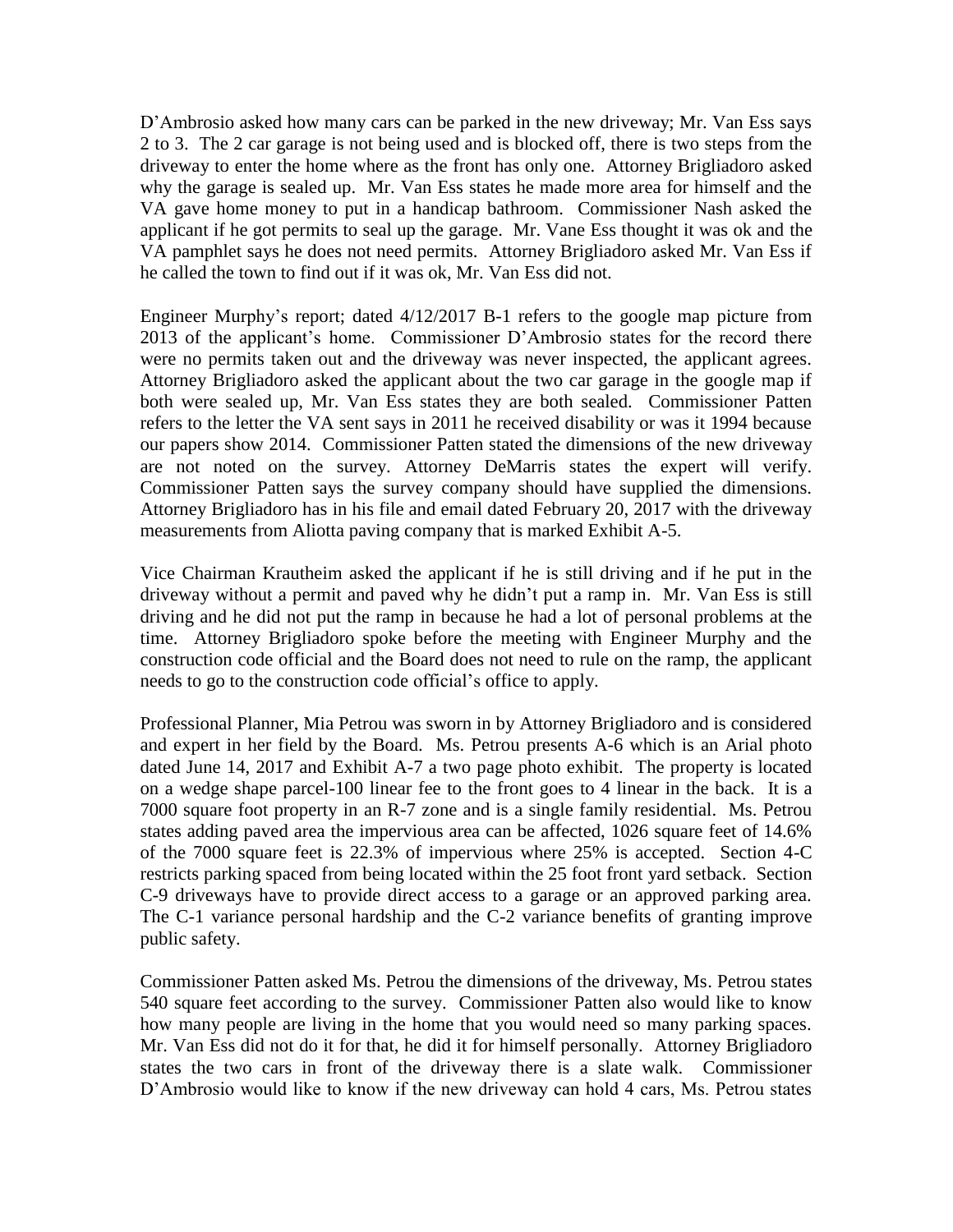only 2. Commissioner Nash states if the garage was not blocked off the applicant could fit two more cars for parking. Ms. Petrou states that a garage could also be used for storage and not parking cars. Attorney Brigladoro states in section 415 (103) C-1 for each dwelling unit 2 off street parking spaces will be provided all off street parking spaces shall be confined to garages and approved parking areas and driveways. Attorney Brigliadoro states the area of the existing driveway to the new is 513 square feet. Commissioner Patten would like to see the survey with the dimensions; Exhibit A-8 is the survey with dimensions by Butler dated 2/24/2017 does not show the actual dimensions of the new driveway.

At this time Chairman Fierro opens the public portion of the meeting.

There is no public to be heard and Commissioner D'Ambrosio motioned to close the public portion and was seconded by Commissioner Nash.

A submission from Attorney DeMarris, he states the ease of access to the front door justifies the need for this application. Attorney Brigliadoro presents Exhibit B-2 which is Engineer Murphy's report dated June 14, 2017 and Exhibit B-1 the new report with handicap ramp, the board does not have to concern themselves with that. Section 415 (103) C-4 states in residential districts, no required parking space shall be located closer to a street line than a minimum depth of front yard required by this chapter not within two feet of a party lot line. Section 415 (103) C-9 states no driveway or parking area shall be installed within the front or rear yard of any residential lot other than that which provides access to a garage or to an approved parking area.

A motion was made by Commissioner D'Ambrosio to deny the application; this was seconded by Commissioner Nash. Vote was denied 7-0 at 8:49 pm

Board took a recess and a roll call was taking to re-adjourn.

## $2^{\text{ND}}$  CASE: MR. & MRS. TEA 2 CONTINENTAL CIRCLE, BLOCK 910, LOT 58

Mr. Sterba presents Exhibit A-3 revised 6/12/17 and reviews Engineer Murpy's report. The first floor will expand the existing kitchen and dining room to equal the  $2<sup>nd</sup>$  floor additions. The second floor will be expanding the two bedrooms and adding 1 new bathroom. Mr. Sterba states the basement level is just a crawl space and the addition is to the rear of the home. Vice Chairman Krautheim said it looks like the applicant is squaring off the house. Commissioner Patten asked if there are any balconies or decks on the second floor, Mr. Sterba said there are none. Commissioner Mancini would like to know if the expansion is just for living space, Mr. Tea responds yes.

At this point Chairman Fierro opens this portion of the meeting to the public.

There is no public to be heard and Commissioner D'Ambrosio motions to close the public portion and is seconded by Commissioner Bavazzanno.